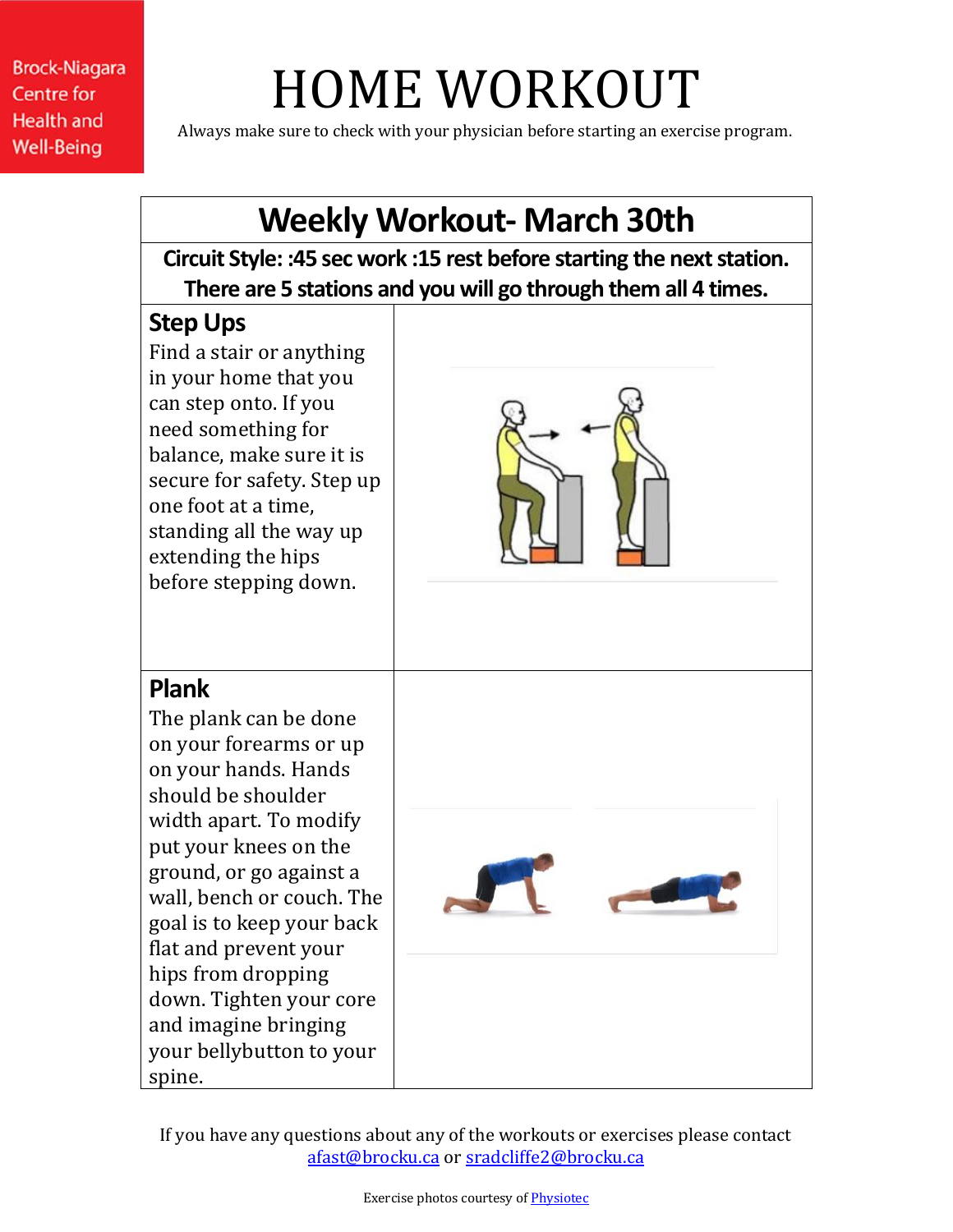**Brock-Niagara Centre for Health and Well-Being** 

## HOME WORKOUT

Always make sure to check with your physician before starting an exercise program.

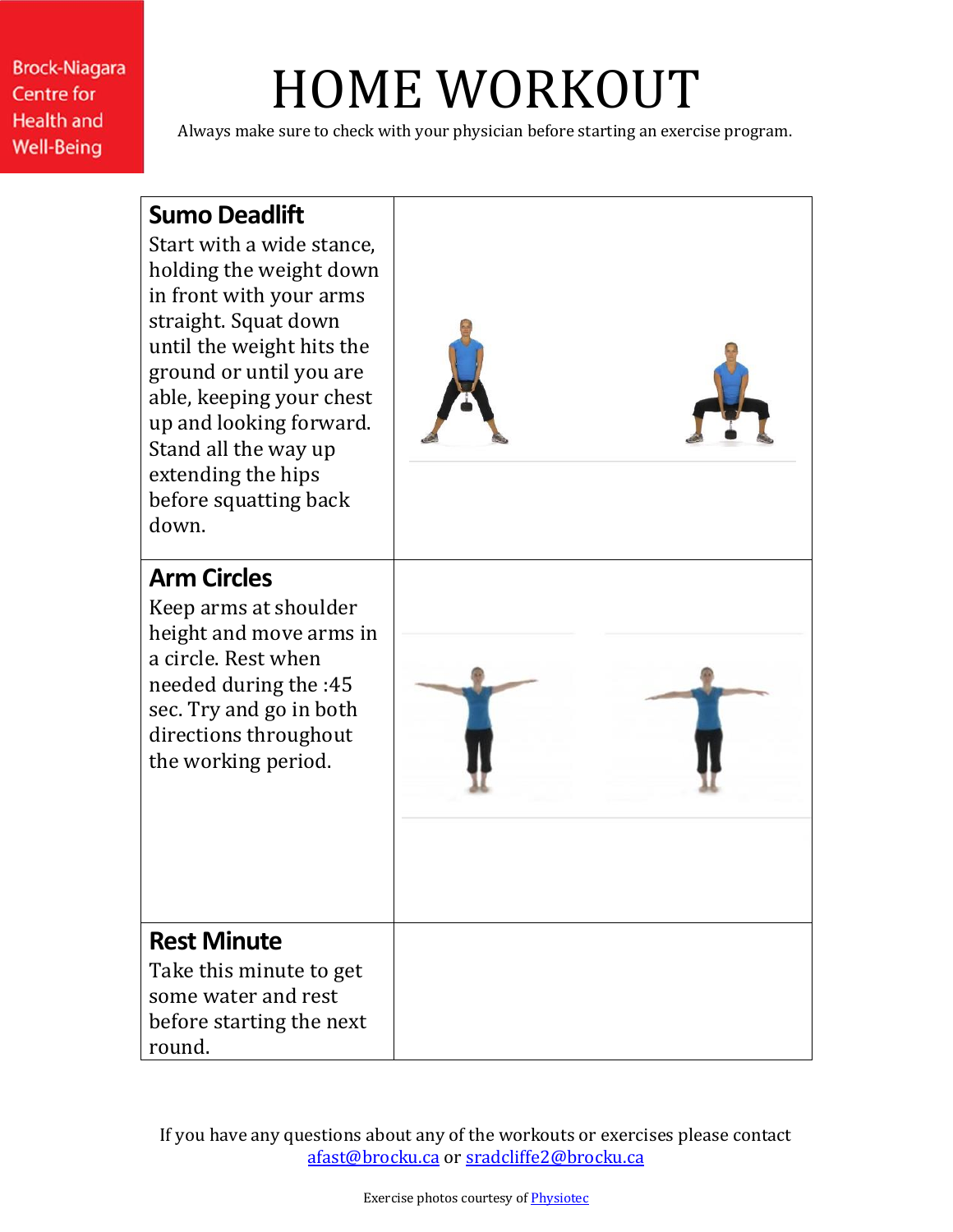**Brock-Niagara Centre for Health and Well-Being** 

## HOME WORKOUT

Always make sure to check with your physician before starting an exercise program.